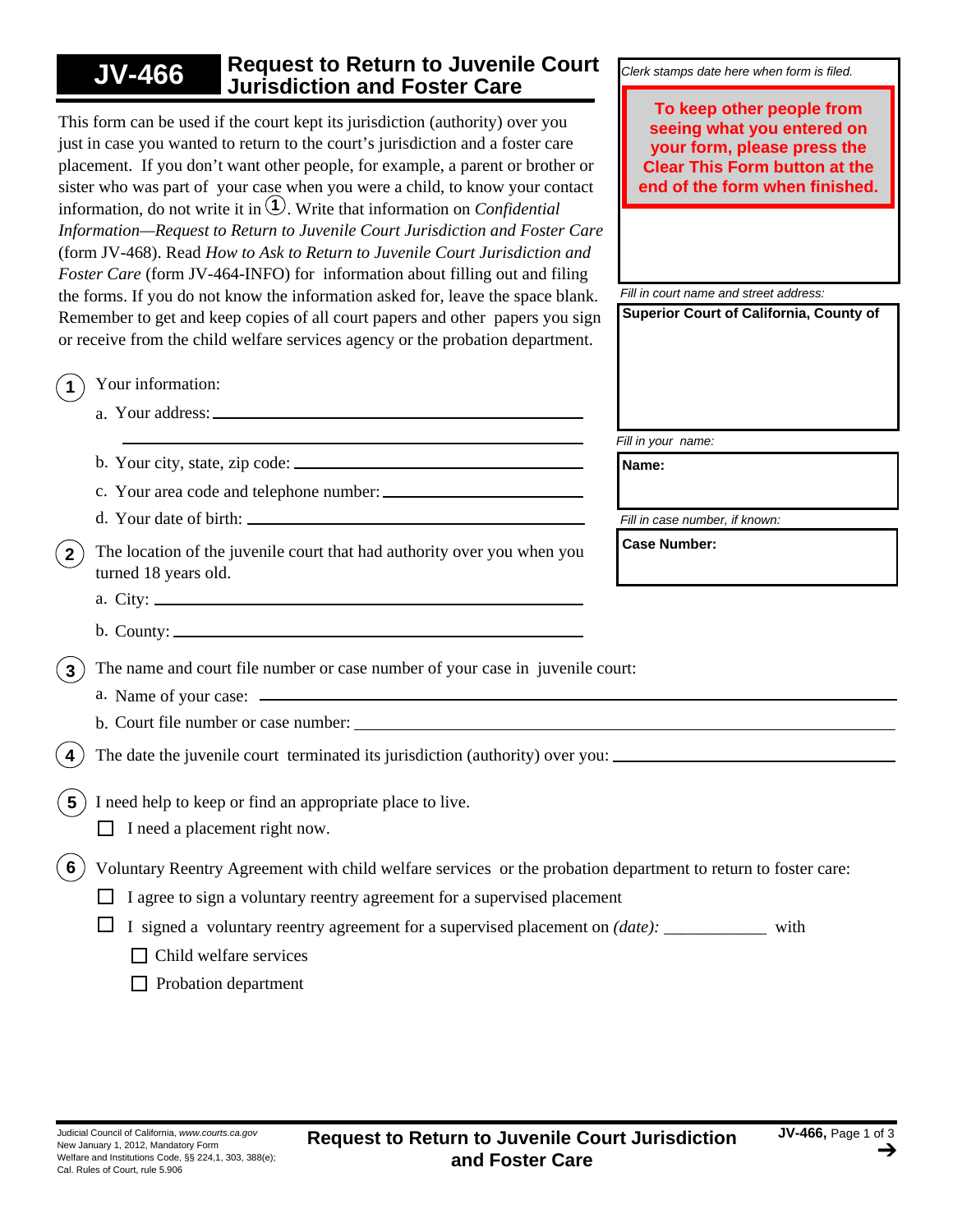## Your name:

| 7) You must plan to meet at least one of the five conditions listed below. |  |
|----------------------------------------------------------------------------|--|
|----------------------------------------------------------------------------|--|

Please check all that apply to you:

- $a.$   $\Box$  I plan to attend a high school or a high school equivalency certificate (GED) program.
- b.  $\Box$  I plan to attend a college, a community college, or a vocational education program.
- c.  $\Box$  I plan to attend a program or take part in activities that will help train me to be employed or will help me solve problems that prevented me from finding a job.
- d.  $\Box$  I plan to work at least 80 hours per month.
- e.  $\Box$  I cannot go to a high school, a high school equivalency certificate (GED) program, a college, a community college, a vocational education program, take part in a program or activities to help me find a job, or work 80 hours per month because of a medical condition.
- **8** The judge will set a hearing about this request if the judge decides that he or she has enough information to think that you have probably satisfied all the requirements.

Do you want your parents or former legal guardian to be told about the hearing if the judge sets one?

- $\Box$  NO. I do not want my parents or former legal guardian to be told about the hearing.
- Parent's name and address:  $\Box$  YES. I do want my parents or formal legal guardian to be told about the hearing. Their names and addresses are:

Parent's name and address:

Former legal guardian's name and address:

**9**) The judge will give you a free lawyer to help before and during the hearing. If you want the lawyer who represented you when you were a dependent, ward, or nonminor dependent, please write the lawyer's name and telephone number on the line below, and if that lawyer is available, the court will appoint him or her to help you before and during the hearing.

Name and telephone number of the lawyer who used to represent me and who I want to represent me again:

**10** Did you have a Court Appointed Special Advocate (CASA)?

 $\Box$  NO. I did not have a CASA.

 $\Box$  YES. I did have a CASA.

Would you like the CASA to told about the hearing if the judge schedules a hearing?

- $\Box$  NO. I do not want the CASA to told about the hearing.
- $\Box$  YES. I want the CASA to told about the hearing. The name of the person who was my CASA is: